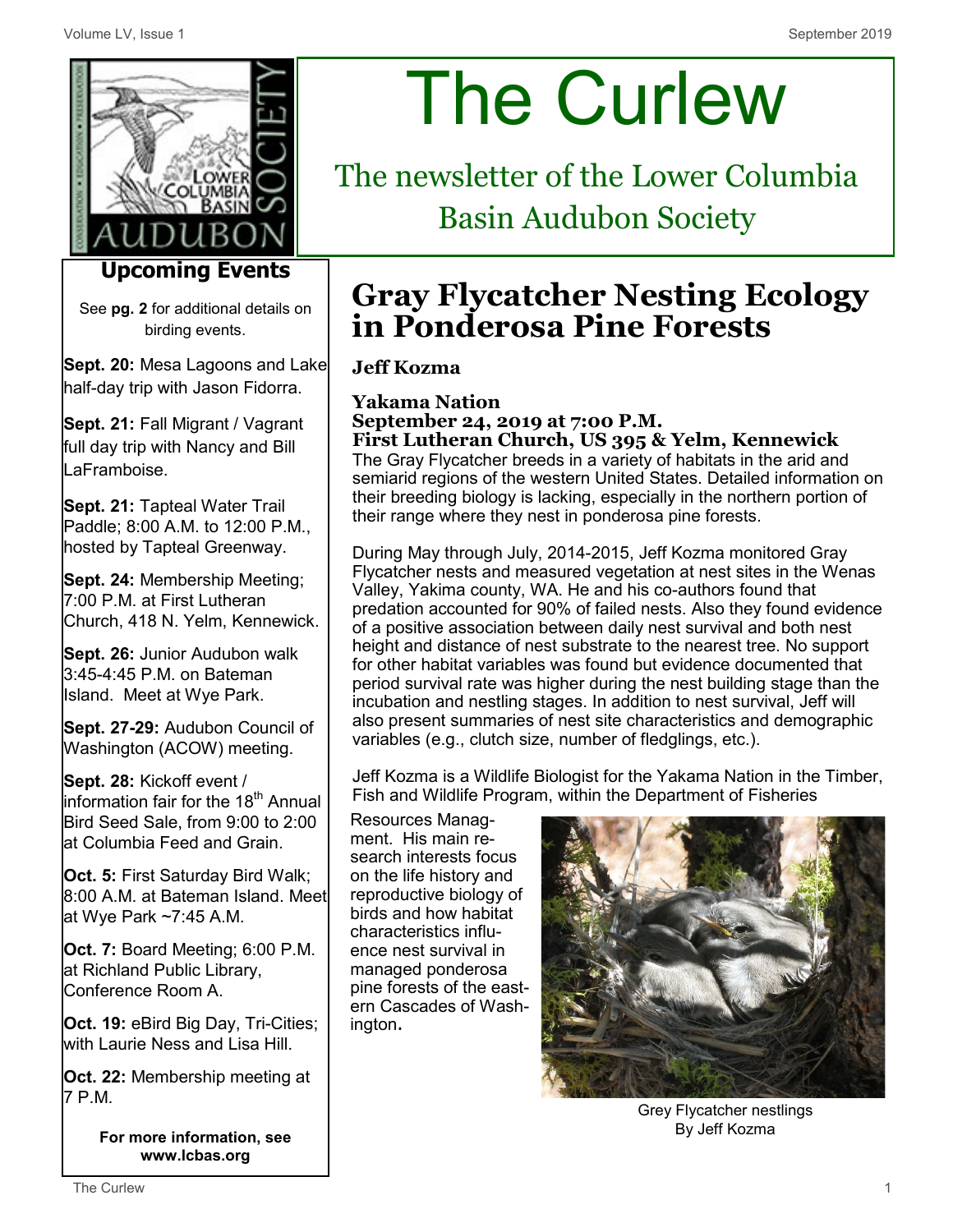## **Upcoming LCBAS Field Trips**

Join **Jason Fidorra on Friday, September 20** for a half day birding trip to Mesa Lagoons. We'll meet at the main CBC parking lot  $(20<sup>th</sup>$  Ave and Sun Willows) to arrange for carpools; we will depart at 8 A.M. The group will visit Mesa Sewer Lagoons, for shorebird viewing. Mesa Sewer Lagoons is a restricted access area that we've pre-arranged for the tour. We will continue on to Mesa Lake Wildlife Area for migrants and maybe waterfowl. Expect a casual one - mile walk on uneven surface and with seedy/spiky plants. Scopes suggested but not needed. Back to Pasco by noon. No RSVP required. Contact Jason for more information.

Join **Nancy and Bill LaFramboise on Saturday, September 21** for a full day birding trip in the Washtucna area for fall migrants and vagrants. We will meet at Bassett Park at 8 A.M., and bird Washtucna, the nearby waste ponds, and possibly Windust Park. Contact Nancy and Bill for more information.

The **October Bateman Island Bird Walk** will be on **Saturday, October 5th**. We'll meet in the usual place (Wye Park, 1600 Columbia Park Trail, Richland, across from Sage Port Grill and Anything Grows). Meet at 8 A.M., and expect the walk to take between two and three hours. This is a great option for families and beginners; birders of all experience levels are welcome. We'll have binoculars for newcomers to borrow, and bird lists for you to take home. Open to the public.

## **LCBAS 18th Annual Seed Sale and Bird Information Fair at Columbia Grain and Feed**

For the last 18 years, Columbia Grain and Feed has been a huge supporter of LCBAS. They work to purchase seed in large quantities at this time of year and pass the savings on to you and then they make a large donation to LCBAS. Unless the bird seed market changes, this sale will be the lowest prices for the year. **Columbia Grain and Feed, 2001 W 20th, Pasco** 

There will be a **kick-off event / bird information fair at Columbia Grain and Feed on September 28 from 9 A.M. to 2 P.M.** Come in and have your feeding and bird questions answered. We will bring taxidermy so you can see some local birds. Tell your friends and neighbors. Bring the kids!

We no longer do order forms. If you plan to buy huge amounts or have questions, don't hesitate to call Columbia Grain and Feed at 547-8818 to make sure they reserve your purchase.

Prices will be posted on the LCBAS web page as soon as they are available. **[www.lowercolumbiabasinaudubon.org](http://www.lowercolumbiabasinaudubon.org)** Call the store if you have questions. The staff is very accommodating and will try to do what you need. You can prepay and pick up after the sale dates but please arrange this with the store. Large bags too heavy? – you buy the whole bag (for the best per pound price) and they will break it down into smaller bags.

**Be sure to mention that you want a donation made to LCBAS when you purchase feed from Columbia Grain and Feed at any time of year. It costs you nothing and helps so much!**

### Junior Audubon

Junior Audubon is gearing up for the 2019-2020 school year, with the first walk on Thursday, Sept. 26 at 3:45 at Bateman Island. Meet at Wye Park.

The first meeting will be Thursday, October 24, at Fuerza Elementary, one block south of 10th at Olsen, from 3:20-4:20.

Membership is free for K-5 children. Help get the next generation out birding! If you know of anyone with children who might be interested, please spread the word.

*Contact and register with*  Cheriebaudrand@yahoo.com  $\mathcal{L}_\text{max}$  and  $\mathcal{L}_\text{max}$  and  $\mathcal{L}_\text{max}$  and  $\mathcal{L}_\text{max}$ 

## **Audubon Council of Washington (ACOW)**

#### **Weekend**

A weekend of inspiring speakers, informed discussion, shared best practices, and celebrating birds and people. Conservation and Education meetings are Friday afternoon, along with a dinner. The Agenda and more information are at the link below.

Friday, Sept. 27- Sunday, Sept. 29. Vancouver Water Resources Education Center, Vancouver, WA.

For more information: **wa.audubon.org/events/**



American Goldfinch on feeder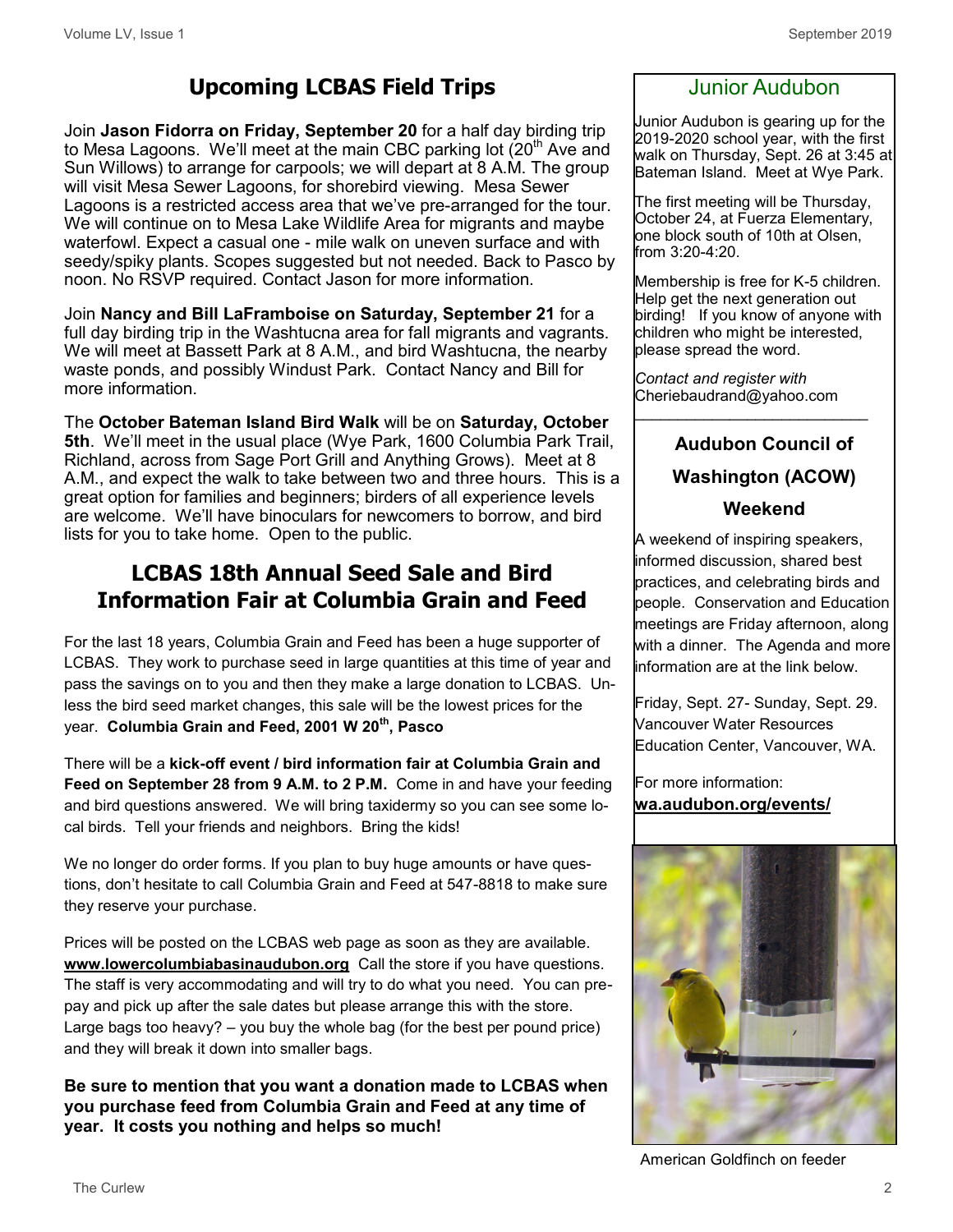## **Field Trip Reports**

#### **First Saturday Bird Walk: Bateman Island** Saturday, June 1, 2019 By Lisa Hill

On a fine sunny day, an energetic crowd of 20 birders found 52 species at Bateman Island. Among the many colorful breeding species in our area were an abundance of singing males. Though very few females were seen, the numbers were still significant and the actual numbers were likely far higher; 6 GRAY CATBIRDS, 5 BULLOCK'S ORIOLES, 12 YELLOW WARBLERS and 20(!) BLACK-HEADED GROSBEAKS. LAZULI BUNTINGS are not hard to find in our area, but are mostly absent from the island so it was a treat to see one singing out in the open. New birders on the walk were thrilled to see the sky-blue bird with its rusty breast and white belly. Several representatives of the flycatcher group were observed: EASTERN KINGBIRD, WESTERN KINGBIRD, WESTERN WOOD-PEWEE and CEDAR WAXWING. The marshy cattail habitat around the island is perfect for COMMON YELLOWTHROAT, but they are very rare throughout most of Benton and Franklin Counties. We found one by voice which was later confirmed by sight. Non-breeding migrants included SAVANNAH SPARROWS and WILSON'S WAR-BLERS.

Only in the last 3-4 years have YELLOW-BREASTED CHATS been noted as an established breeding population on the island. Rivaled only by the Gray Catbird, a chat's 24/7 vocalizations are a jumbled collection of squawks, squeaks, rat-a-tat chatter, whistles, pops and cackles. Many an experienced birder has been stumped by strange noises emanating from dense shrubbery. The chat's appearance is distinctive: a bright egg yolk-yellow throat and breast, white spectacles and black lores, and a grayish olive back. Occasionally, a singing male can be seen in an awkward bouncy flight from perch to perch. Mostly they skulk low to the ground in impenetrable thickets; females and young are rarely seen.

BROWN-HEADED COWBIRDS often parasitize Yellow-breasted Chat nests, laying eggs in the nest expecting the chat to raise a young cowbird. Ornithologists and taxonomists historically categorized chats as wood-warblers in the Parulidae family, noting that chats have unique characteristics unlike other songbirds in that family. In 2017, the American Ornithological Society moved the chat into its own family, the Icteriidae, and it is no longer considered to be a warbler.

## **We are looking for help!**

#### **Volunteers are needed for the Vice President and Membership Chair!** Get involved in the good work we do and help us continue to be a vibrant and viable Audubon chapter. We will provide training, guidance, and moral support.

#### **First Saturday Bird Walk: Bateman Island**

Saturday, September 7, 2019 By Nancy LaFramboise

Quite a few folks showed up for the first Bateman Walk of the season with much enthusiasm. In total we saw 46 species. Land birds were pretty quiet but having returned WHITE-CROWNED SPAR-ROWS was great. Off the causeway were six HOODED MERGANSERS. As with most of the ducks they were coming out of eclipse plumage and not in full color yet. Offshore was productive with KILLDEER, WESTERN SANDPIPER, 1 BLACK-NECKED STILT, and some returned waterfowl. There were also two HORNED GREBRES, a hint of more grebes to come. A good start to the Bateman Island First Saturday walks this fall.

#### **It's the season for migrants, vagrants, and rarities.**



An unusual visitor at Bateman Island reported in ebird on 8-20, 9-8, and 9-11 **Red-shouldered Hawk Photo by Jason Fidorra**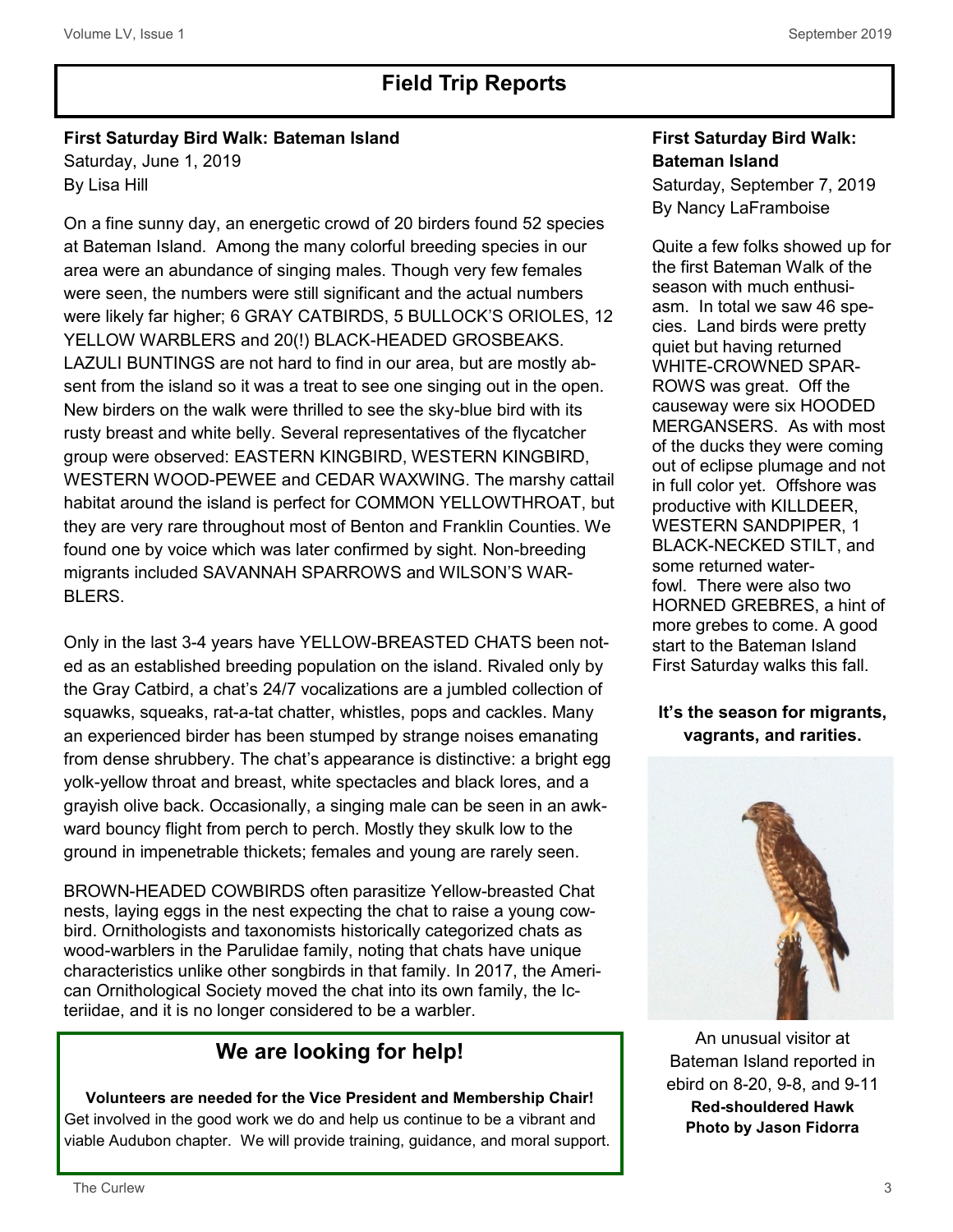

This was photographed with the rising moon. The pillar that is *Treasure Rock* casts a long shadow toward the setting sun.

You might enjoy a visit to City of Rocks National Reserve near the Idaho/Utah borders [\(https://](https://www.nps.gov/ciro/index.htm) [www.nps.gov/ciro/index.htm\)](https://www.nps.gov/ciro/index.htm) There is spectacular scenery and interesting wildlife. It is also a notable waypoint along the California Trail, and there is interpretive material available in the area.

The drive is 7 ½ hours from Tri-Cities, so it takes some effort to get there. Dana Ward and I visited there as we traveled to the Audubon Society's national meeting in Utah. The extra time spent driving seemed well worth it. The elevation is around 7,000 feet so you can see some alpine species such as Clark's Nutcracker and Mountain Chickadee. I also observed Ferruginous Hawk, lots of pretty insects, and I saw my first mountain lion!





Rock climbing is the most common reason people visit the City of Rocks National Reserve. The area has some of the best and most accessible granite wall climbing in the country. Audubon member Laurie Ness tells me she's climbed there. There are climbing routes suitable for a wide range of skills, including grade 5.11, which is very, very difficult.

The Reserve has over 60 camp sites pleasantly spread out along City of Rocks RD. Many of the sites have spectacular views. Camping at City of Rocks is basic. Each site includes parking, a picnic table, and a tent site. There are several pit toilets and water sources among the campsites, but they are not close to all sites. There is also no garbage service, so *pack it out*. The roads in the area are unpaved but well maintained.

Great Spangled Fritillary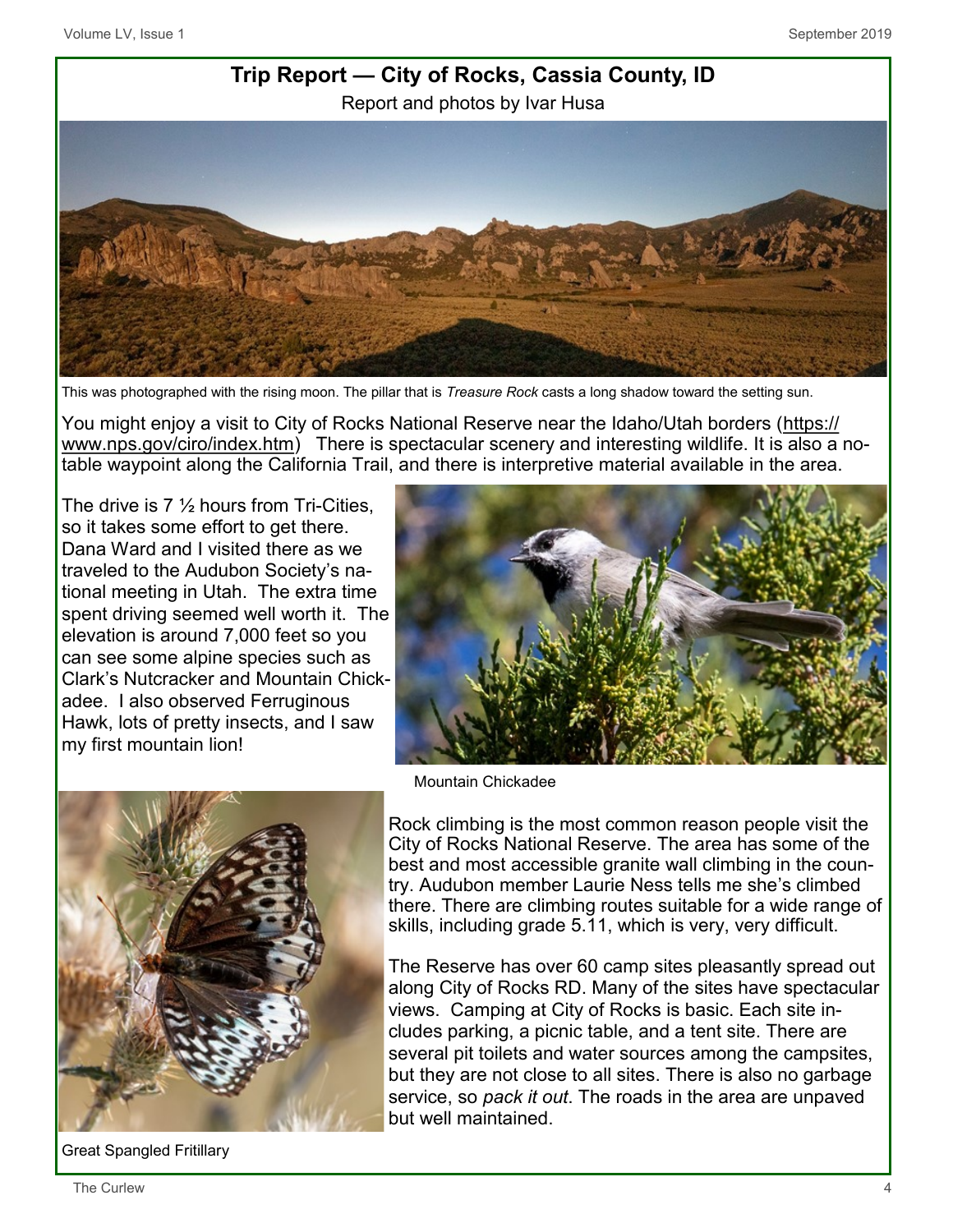**LCBAS MEMBERSHIP RENEWAL: Postal Curlew subscribers** can see the year/month their subscription expires by looking on their Curlew label. **eCurlew subscribers** are alerted to the impending expiration of their subscription by email. Please renew your subscription on or before the month your subscription expires to continue to receive the Curlew without interruption. Renewing online is easy, quick and safe: **http://lcbas.org/JoinLCBAS.html** or you can use the form included with your newsletter.

**Consider receiving the eCurlew instead of a paper copy!** See all the photos in color, receive your Curlew sooner, and save paper and other resources. To switch to the eCurlew, contact (PENDING) and include your name and email address.

**ADDRESS CHANGES:** Please send address changes (postal address or email address) to Rich Barchet at (PENDING) so that your subscription is not interrupted. You can mail address changes to LCBAS, PO Box 1900, Richland, WA 99354.

**NEW NATIONAL AUDUBON SOCIETY MEMBERS:** We have been sending you complimentary issues of The Curlew newsletter to keep you up to date on local happenings. After three issues, the complimentary mailings end. To continue to receive The Curlew newsletter without interruption, please become a paid subscriber. Doing so is fast, easy, and secure at our website http://lcbas.org/JoinLCBAS.html

The **LCBAS Privacy Policy** is available at our website.

#### **Find out more at www.lcbas.org or www.lowercolumbiabasinaudubon.org**

| <b>Position</b>              | <b>Name</b>                 | <b>Email</b>                     |
|------------------------------|-----------------------------|----------------------------------|
| <b>President</b>             | <b>Jim Castle</b>           | <b>Email addresses currently</b> |
| <b>Vice President</b>        | <b>OPEN</b>                 | <b>PENDING</b>                   |
| <b>Treasurer</b>             | <b>Lori Nelson</b>          |                                  |
| <b>Secretary</b>             | <b>Debbie Berkowitz</b>     |                                  |
| <b>Birding Events</b>        | <b>Jason Fidorra</b>        |                                  |
| <b>Communications Chair</b>  | <b>Charlene Burge</b>       |                                  |
| <b>Conservation Co-Chair</b> | Dana Ward and Rick Leaumont |                                  |
| <b>Education Chair</b>       | <b>Cherie Baudrand</b>      |                                  |
| <b>Finance Chair</b>         | <b>Lori Nelson</b>          |                                  |
| <b>Fundraising Chair</b>     | <b>Marcie Daines</b>        |                                  |
| <b>Membership Chair</b>      | <b>OPEN</b>                 |                                  |
| <b>Program Chair</b>         | <b>Ivar Husa</b>            |                                  |
| <b>Director at Large</b>     | <b>Robin Priddy</b>         |                                  |
|                              | <b>OTHER CONTACTS:</b>      |                                  |
| <b>Curlew Editor</b>         | <b>Charlene Burge</b>       |                                  |
| <b>Membership Database</b>   | <b>Rich Barchet</b>         |                                  |
| <b>LCBAS Website</b>         | <b>Ed Rykiel</b>            |                                  |

#### **LCBAS OFFICERS AND STANDING COMMITTEE CHAIRS**